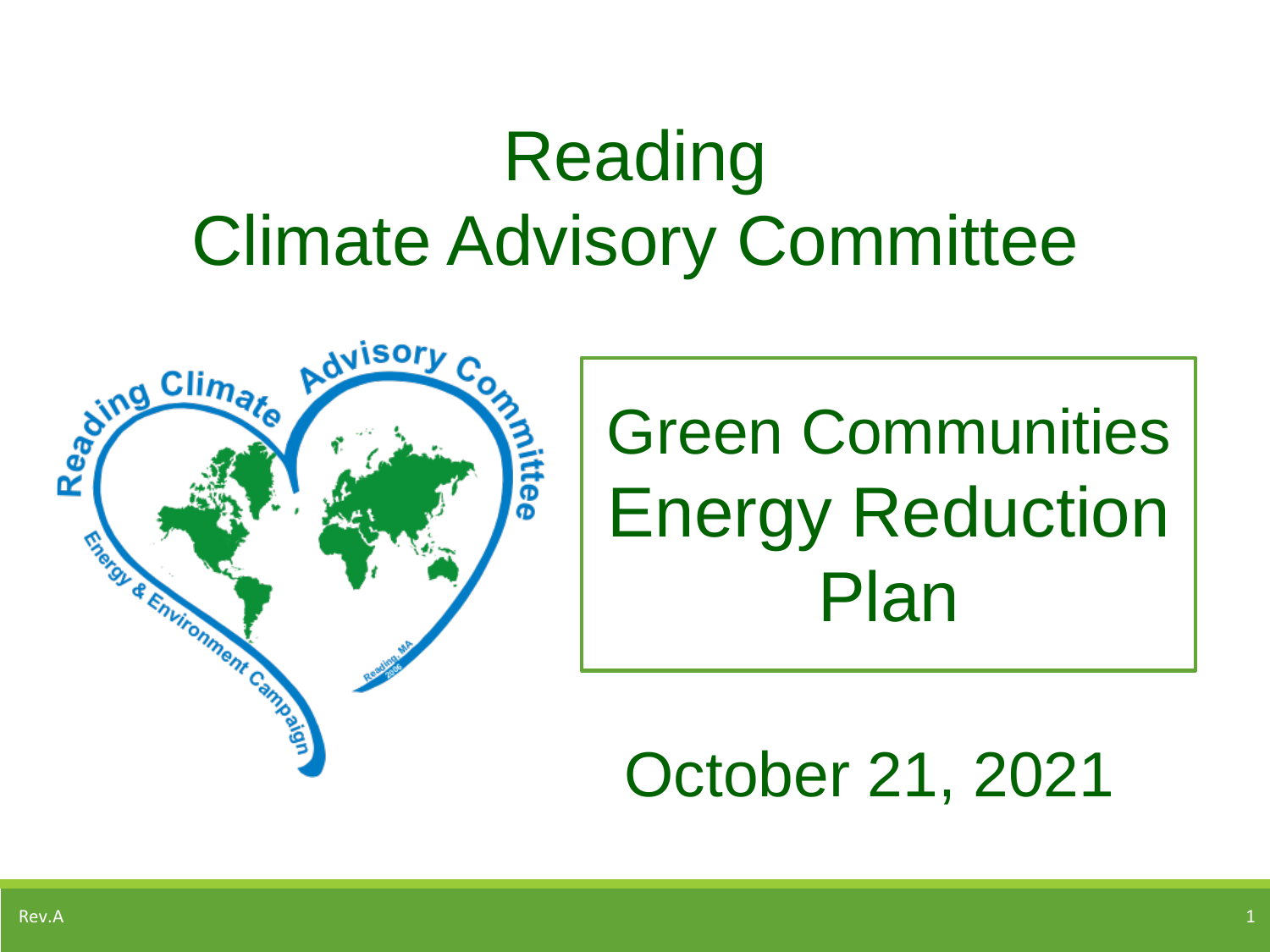## **RCAC Recommends Energy Reduction Plan Adoption & Incremental Funding**

Proposed Energy Reduction Plan in Article 6 meets the 5<sup>th</sup> of 5 requirements for Green Communities

◦ Presented to Town residents at a public forum in September

Designation as a Green Community is an important Town goal

- Immediate grant upon designation and may apply for more each year
- 17 peer communities receive on average \$116K per year in grants
- MCAN's MLP Scorecard advised that achieving Green Community designation is a smart goal for both Reading and RMLD

Adopt Energy Reduction Plan proposed by NORESCO to satisfy the requirement for Green Communities

- Requirement is for a plan not a funded plan not an executed plan
- Plan must show 20% reduction of energy use in five years including 15% "hard" savings. This proposal covers the "hard" savings.
- Plan is credible. Town of Reading has experience with NORESCO.
	- 2009 contract has delivered more than promised ~ \$4M in 10 years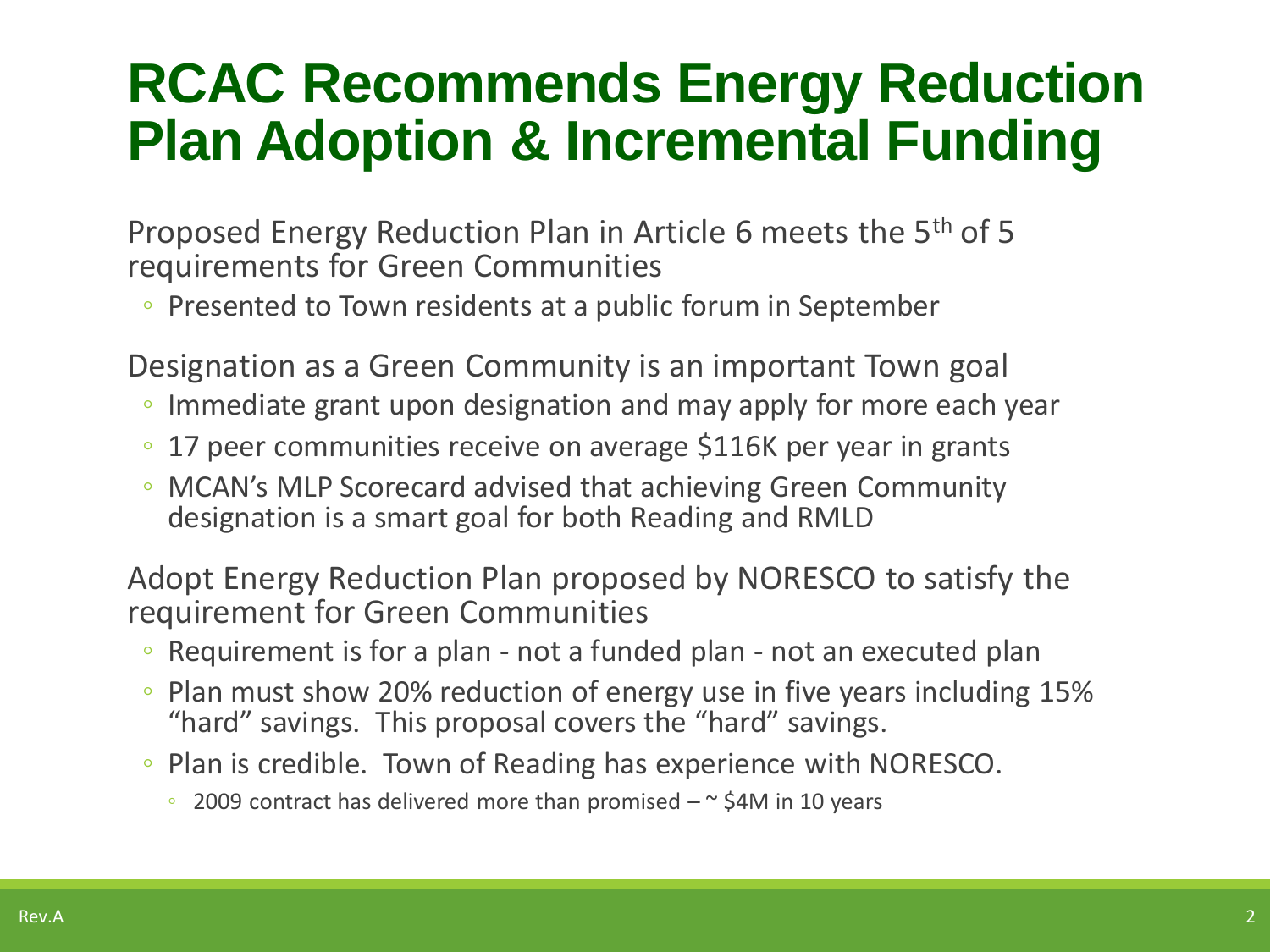### NORESCO PROPOSED ESPC PHASE 2 PROJECT

## **Overview of ECMs**

| <b>Energy Conservation Measures</b>  | Price       | Savings   | Capital<br>Improvement | Maintenance<br>Reduction | <b>Savings</b><br><b>Drivers</b> | Improved<br><b>Learning</b><br><b>Environment</b> |
|--------------------------------------|-------------|-----------|------------------------|--------------------------|----------------------------------|---------------------------------------------------|
| 1: LED Lighting Upgrades*            | \$1,407,298 | \$151,335 |                        |                          | $\checkmark$                     |                                                   |
| 2: New Boilers, Domestic HW Upgrades | \$2,049,788 | \$9,855   | $\checkmark$           | ✓                        | $\blacksquare$                   | √                                                 |
| 3: New Air-Cooled Condensing Unit    | \$404,754   | \$9,731   | $\checkmark$           | $\checkmark$             | $\sim$                           |                                                   |
| 4: Energy Management System Upgrades | \$499,467   | \$35,128  | ۰                      | $\checkmark$             | $\checkmark$                     |                                                   |
| 5: Energy-Efficient Motors and VFDs  | \$187,579   | \$8,206   | $\checkmark$           | $\checkmark$             | ٠                                |                                                   |
| 6: Energy-Efficient Transformers     | \$214,607   | \$10,328  | $\checkmark$           | ✓                        | $\sim$                           |                                                   |
| 7: Building Weatherization           | \$194,876   | \$14,410  | ٠                      |                          | $\checkmark$                     | ✓                                                 |
| 8: Plug Load Controls                | \$5,084     | \$543     | ×                      |                          | $\checkmark$                     |                                                   |
| <b>Total</b>                         | \$4,963,451 | \$239,536 |                        |                          |                                  |                                                   |

*\* LED Lighting currently has an estimated material incentive of \$171,411 that would reduce the net price of that ECM to* 

 *\$1,235,887 if available at time of purchase.* 

*Additional estimated utility incentives on other ECMs total \$224,269*

#### Rev.A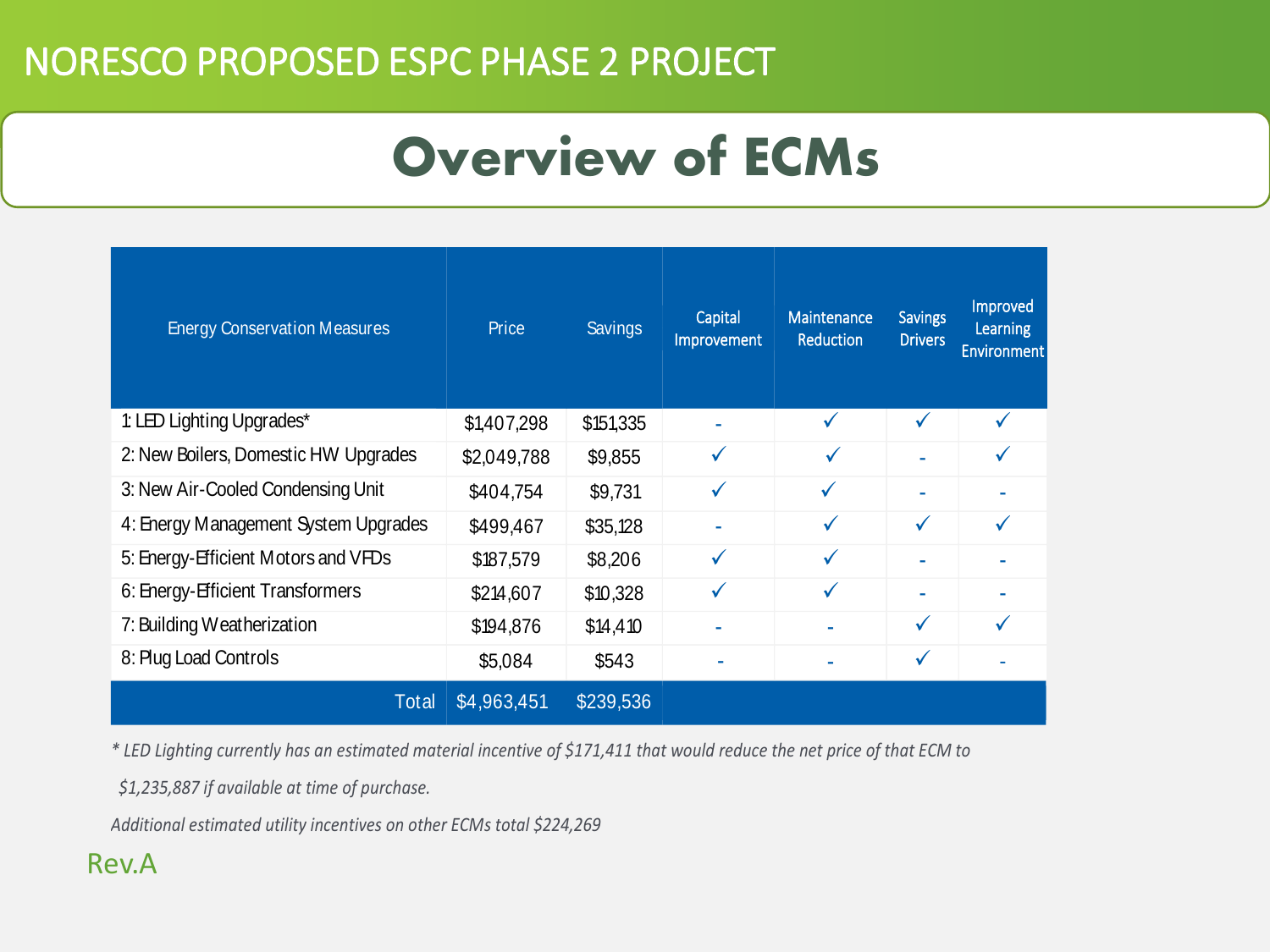## **Partially Fund & Refine/Expand the Plan**

 $\vee$  Incrementally fund the plan starting with \$1.4M for LED Lighting Upgrades => 9-year payback & 84% of total proposed electrical savings

The plan merits further investigation to identify energy saving projects of higher benefit to Reading

- Opportunities to reduce/eliminate fossil fuels.
	- The proposal locks municipal buildings into 30+ years of additional fossil fuel use when we must transition to more electrification and renewable energy.
	- The proposed HVAC measures only address the heating needs of buildings. Increasing extreme heat suggests that we also look at air conditioning.
- Opportunities to add tasks associated with some of the major improvements that Reading plans.
	- E.g., improvements for Coolidge Middle School Heating System Upgrade and Killam Elementary School were not included because of cost, schedule and unknowns

## Rev.A **Full or partial funding requires Town Meeting approval Adda**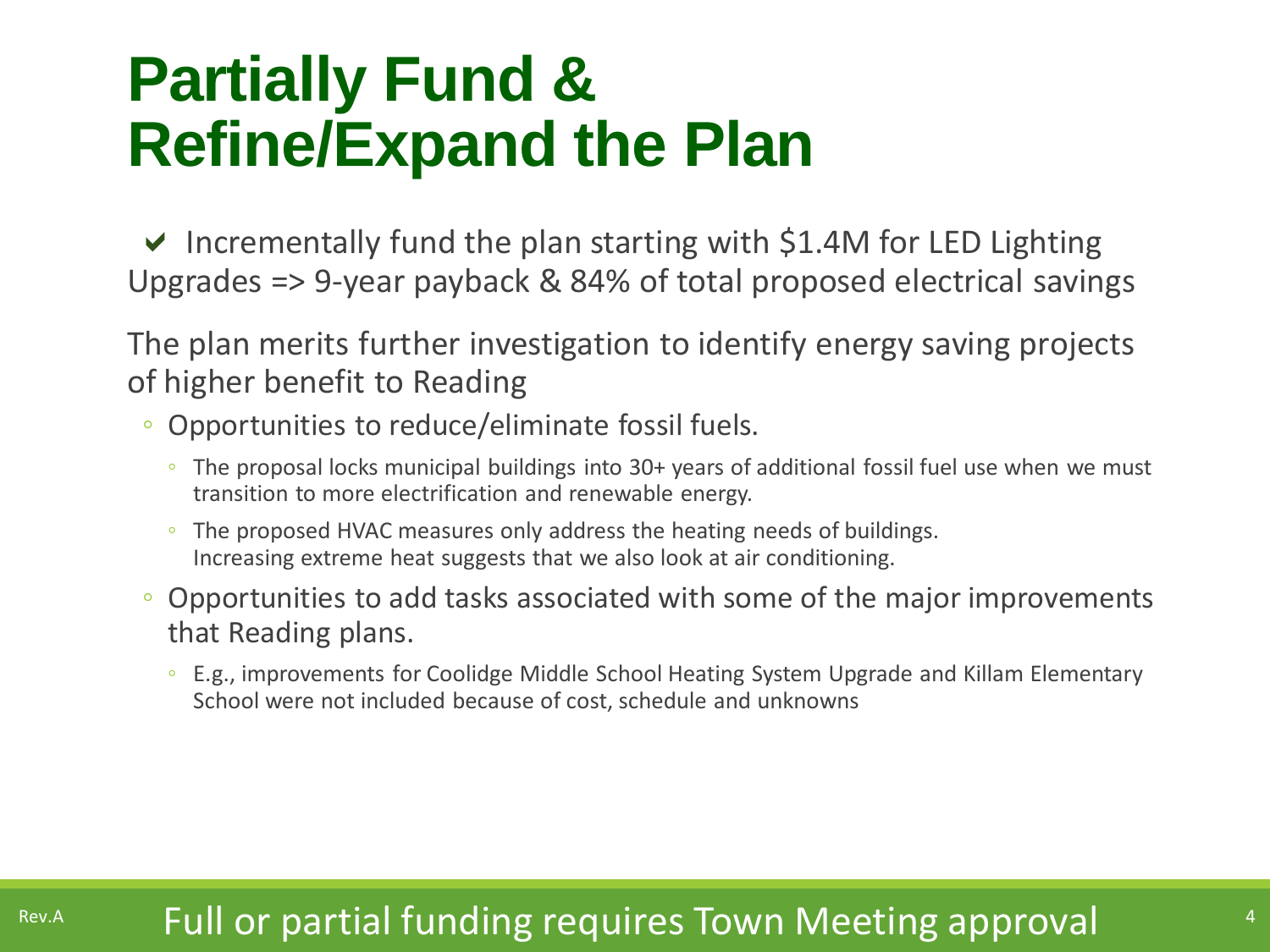# Questions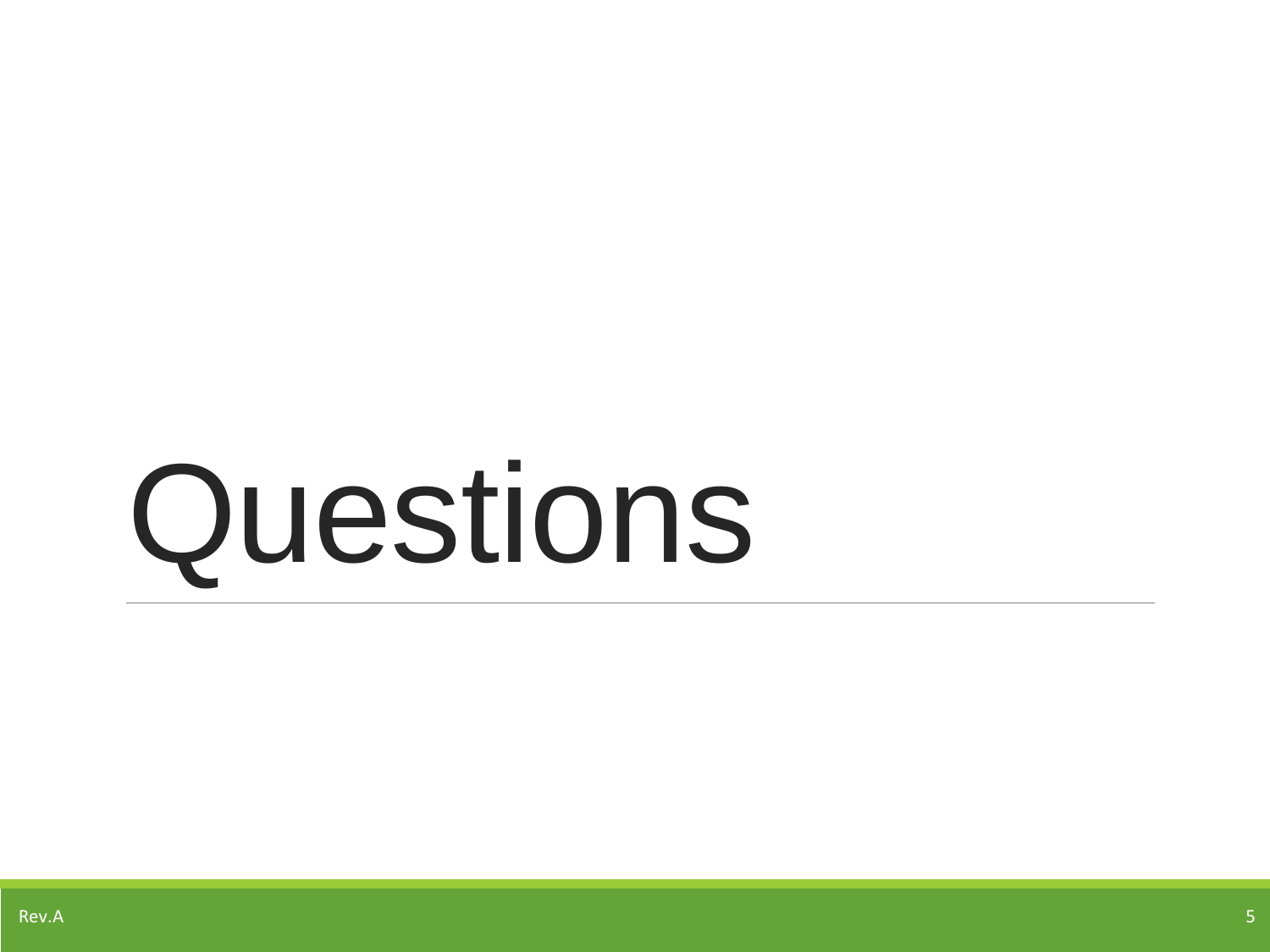| <b>Green Community Requirements</b> |                                |                          |  |  |
|-------------------------------------|--------------------------------|--------------------------|--|--|
| <b>CRITERIA 1</b>                   | <b>As-of-right Siting</b>      | Achieved                 |  |  |
| <b>CRITERIA 2</b>                   | <b>Expedited Permitting</b>    | Achieved                 |  |  |
| <b>CRITERIA 3</b>                   | <b>Energy Reduction Plan</b>   | In Progress              |  |  |
| <b>CRITERIA 4</b>                   | <b>Fuel-efficient Vehicles</b> | <b>Adopted June 2021</b> |  |  |
| <b>CRITERIA 5</b>                   | <b>Stretch Code Adoption</b>   | Effective April 1, 2021  |  |  |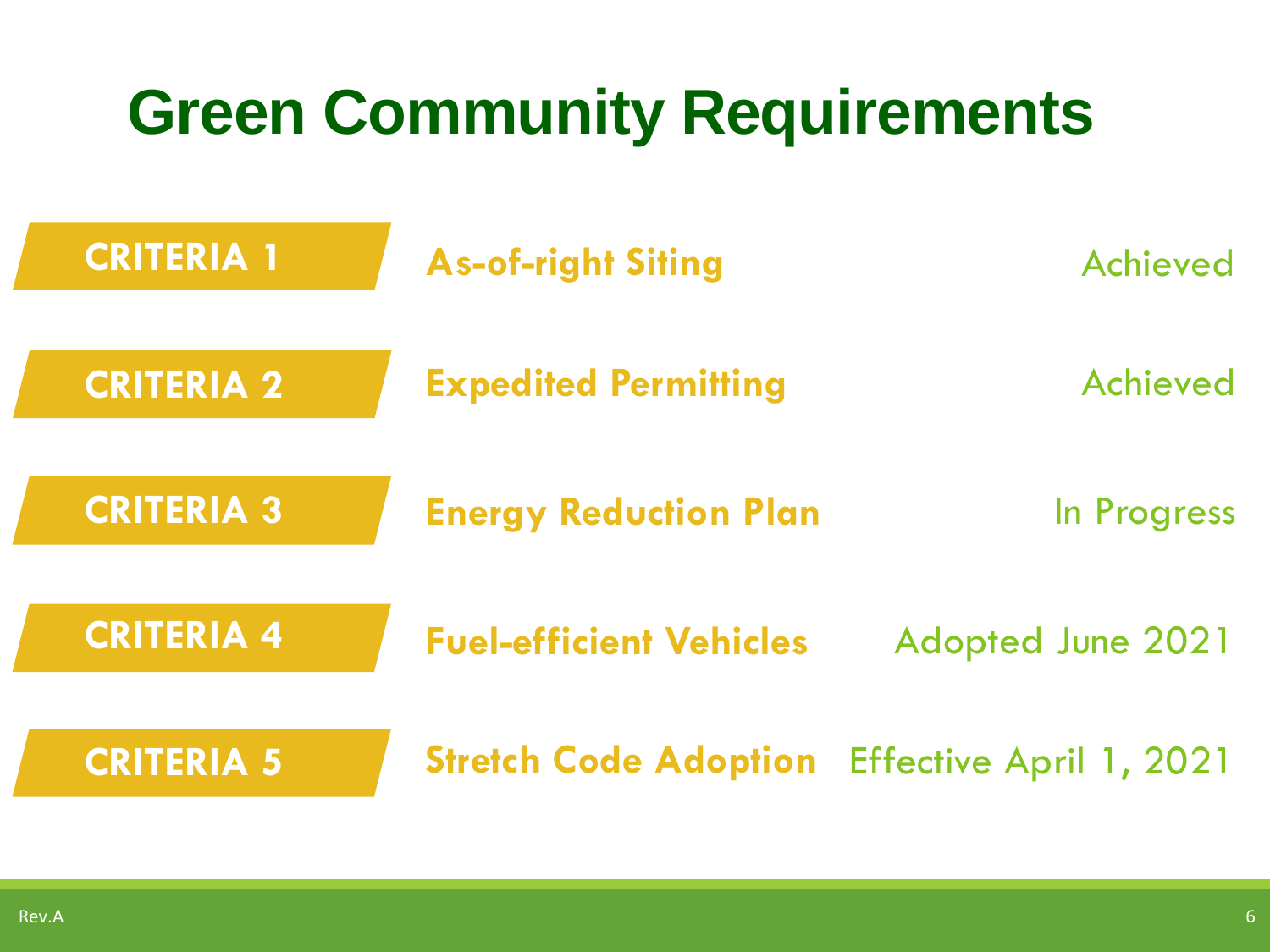

**280 communities**  have become designated Green **Communities** across **Massachusetts**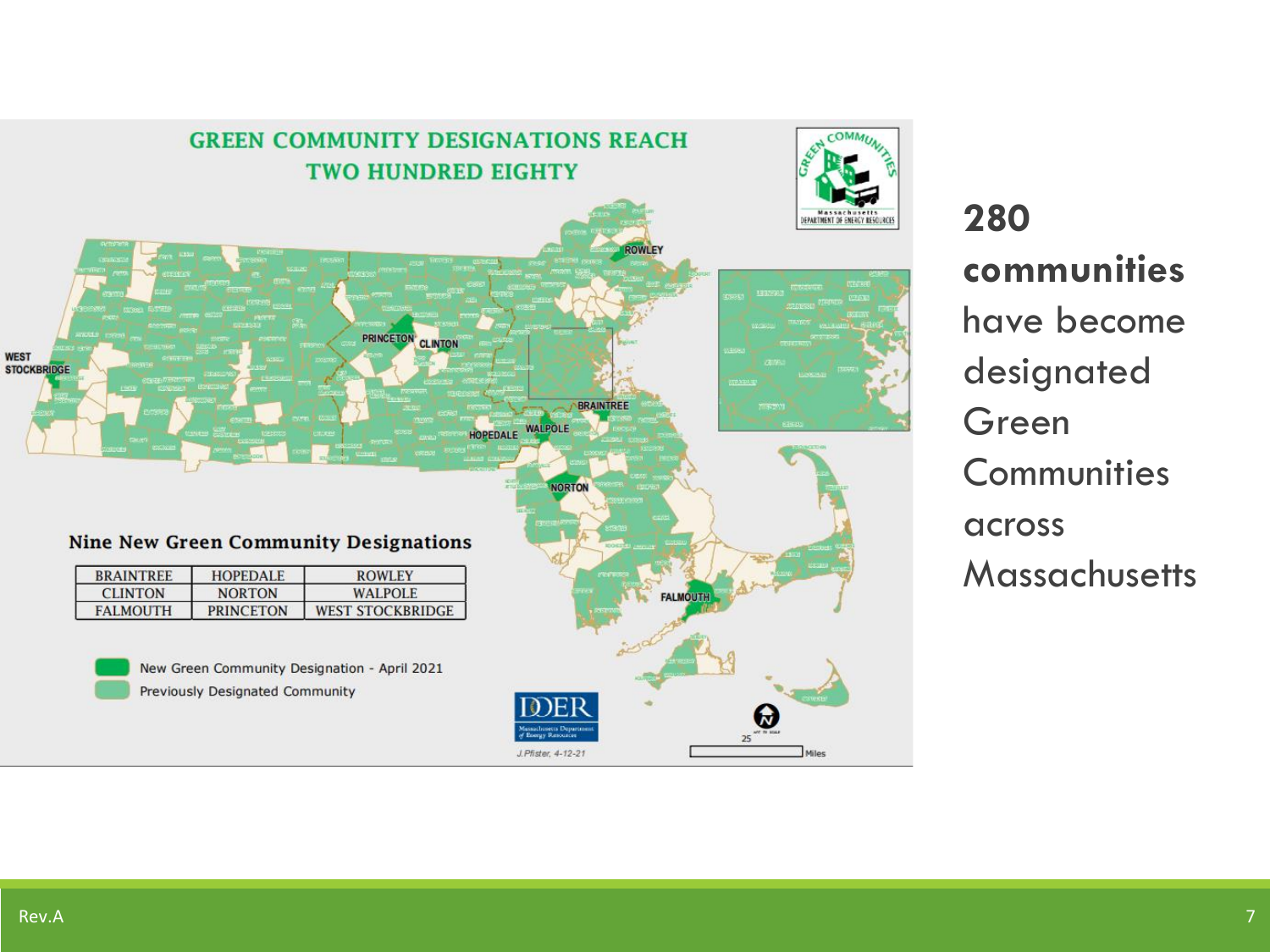## **Reading's Peer Communities...**

On average, these communities have received between **\$38,000 to \$210,000** in Green Communities grant funding annually.

| <b>Designation</b> |                      | <b>Grant Funding</b> | <b>Years</b>      |  |
|--------------------|----------------------|----------------------|-------------------|--|
| Year               | <b>Municipality</b>  | to Date              | <b>Designated</b> |  |
| 2010               | <b>ANDOVER</b>       | \$1,018,664.00       | 11                |  |
| 2010               | <b>DEDHAM</b>        | \$428,434.00         | 11                |  |
| 2010               | <b>MILTON</b>        | \$1,062,739.00       | 11                |  |
| 2010               | <b>NATICK</b>        | \$1,670,953.00       | 11                |  |
| 2010               | <b>WINCHESTER</b>    | \$1,457,469.00       | 11                |  |
| 2011               | <b>BEDFORD</b>       | \$981,668.00         | 10                |  |
| 2011               | <b>TEWKSBURY</b>     | \$1,310,471.00       | 10                |  |
| 2013               | <b>WESTFORD</b>      | \$1,232,013.00       | 8                 |  |
| 2014               | <b>BELMONT</b>       | \$401,850.00         | 7                 |  |
| 2017               | <b>CANTON</b>        | \$564,996.00         | 4                 |  |
| 2017               | <b>MARSHFIELD</b>    | \$841,346.00         | 4                 |  |
| 2017               | <b>NORTH ANDOVER</b> | \$538,841.00         | 4                 |  |
| 2017               | <b>STONEHAM</b>      | \$619,615.00         | 4                 |  |
| 2018               | <b>SHREWSBURY</b>    | \$367,713.00         | 3                 |  |
| 2018               | <b>WESTBOROUGH</b>   | \$305,972.00         | 3                 |  |
| 2020               | <b>BURLINGTON</b>    | \$172,250.00         | $\mathbf{1}$      |  |
| 2021               | <b>WALPOLE</b>       | \$166,203.00         | 0                 |  |